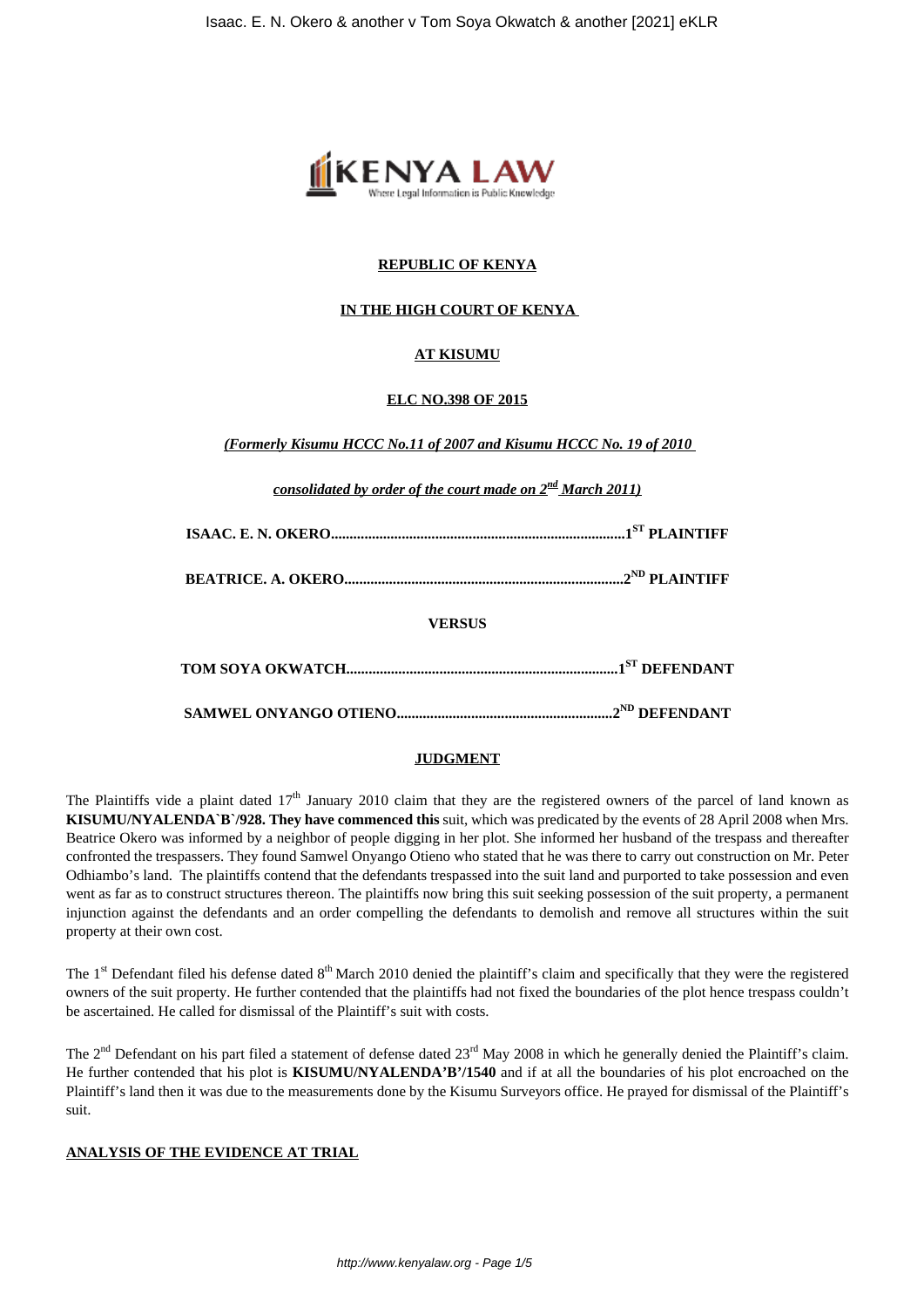**PW 1 ISAAC. E. OKERO** testified on his behalf and that of the 2<sup>nd</sup> Plaintiff that he was an Advocate of the high court practicing in Kisumu and Nairobi. It was his testimony that with his wife they are the registered proprietors of **KISUMU/NYALENDA`B`/928**. He produced a copy of the title deed, search certificate as proof of ownership. He further testified that the dimensions of the plot were confirmed by the District surveyor way back in June 1994 as evidenced by the sketch map lodged with the title.

It was his testimony that from sometime in mid-September 2006 the 1<sup>st</sup> Defendant unlawfully entered his land and constructed a gate and a perimeter fence disrupting his peaceful enjoyment of the property. That later on the 28<sup>th</sup> of April 2008 the 2<sup>nd</sup> Defendant followed suit by trespassing into the property and constructing structures thereon.

He further testified that a report was filed by the County Surveyor showing that the Defendants had trespassed. And stated that they had been deprived off the use and enjoyment of the land by the Defendants' action.

On cross-examination he stated that the  $2<sup>nd</sup>$  Defendant was arrested and charged in a criminal case of trespass but was acquitted. That the 2<sup>nd</sup> Defendant was arrested on the suit property. He further stated that the alleged boundary problems did not affect the suit property and that he never admitted to not knowing the boundaries.

It was his testimony that there was no shared boundary between the suit property and plot no. **KISUMU/NYALENDA 'B'/1200**.

**PW2 Ombok Geoffrey Okong'o** testified that he was the acting county surveyor and had prepared a report on the suit property in conjunction with the land registrar. He produced the report as Plaintiff's Exhibit 2. It was his testimony that the two plots were distinct, with a physical lantana fence separating them. On cross-examination he stated that the 1<sup>st</sup> Defendant Trespassed on the Plaintiffs' land.

### **DEFENCE CASE**

**DW1 TOM SOYA OKWATCH** testified on his own behalf and stated that on the day the survey was carried out by the County Surveyor he was present and that the report prepared by the Surveyor favoured the Plaintiffs.

It was his testimony that a survey report prepared by J.K. Tanui dated 9/10/2007 was the proper one that could be used to shed light on the current boundary dispute. That the said report stated that parcels nos **KSM/NYALENDA'B' 1540** and **KISM/NYALENDA'B'/928** have a common boundary on the western side, yet the report produced by PW2 states the opposite. In light of the foregoing it was his testimony that PW2 was uprooting his plot no, **KISM/NYALENDA'B'1540** from its current position and replacing it with **KISM/NYALENDA 'B'928.**

It was his further testimony that all evidence points towards the fact that the boundaries are unclear and that the  $1<sup>st</sup>$  Plaintiff had even acknowledged this in the civil and criminal cases at the magistrates' court.

He recommended the adoption of the report by J.K Tanui as he alleged that the one by PW2 was doctored. On cross examination he stated that he bought his land **KISM/NYALENDA 'B'1540** from one Zadock Tado and that he wasn't aware of the original title the land was subdivided from. That before buying the land he investigated and looked at the map and sketch plans. On the court ordered survey of the 30/10/2019 he testified that he didn't appoint an independent survey or due to financial constraints.

**DW 2 SAMUEL OTIENO ONYANGO** testified that his criminal case for trespass was dismissed at the magistrate's court and that he did not own any land in the area. Further that the 1<sup>st</sup> Plaintiff had accused him together with one Peter Odhiambo of Trespass yet at that time the latter had long passed on, raising doubt as to the credibility of his accusations. In further denying the trespass allegations he stated that he was retired and was at home and had never set foot on the land.

On cross examination however, he stated that he was on Peter James Odhiambo's land known as **KISM/NYALENDA 'B'1200** when he was accused of trespass. It was his testimony that Peter Odhiambo was by then deceased and he did not know whether letters of administration had been taken out on his estate.

He testified that he was the one who sent workmen to go and fence Peter Odhiambo's plot at the instigation of Dr Aluoch who is the alleged administrator Peter Odhiambo's Estate. He testified that he was shown where to fence by the surveyor and he began fencing.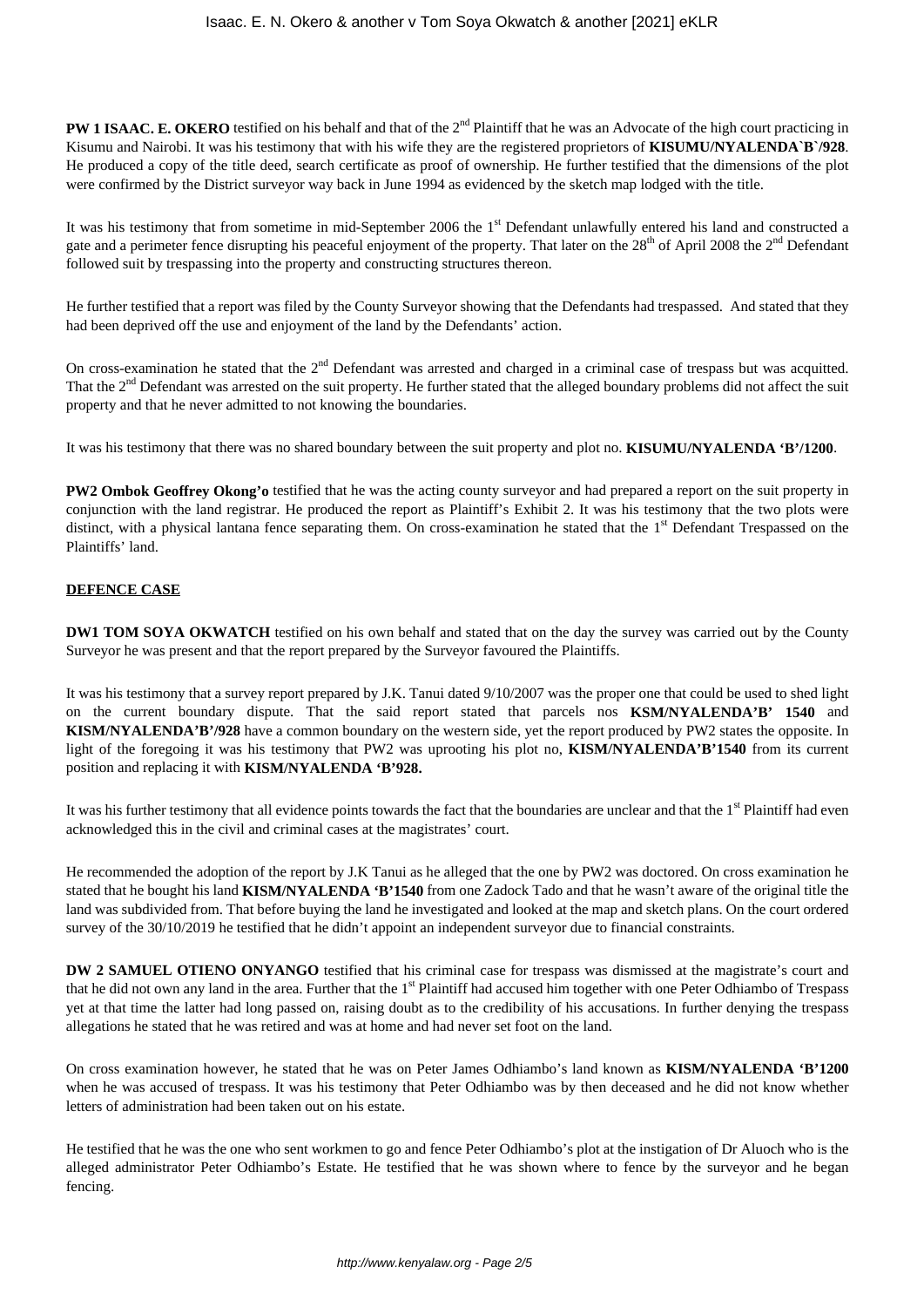### **PLAINTIFFS' SUBMISSIONS**

In their submissions dated  $17<sup>th</sup>$  May 2021, the Plaintiffs contended that they had proven ownership of the suit property via production of a copy of the title deed and a certified copy of the green card. It was their further submissions that the boundaries of the suit property were fixed on  $7<sup>th</sup>$  June 1994 as evidenced by the green card.

The plaintiffs averred that they had presented cogent evidence to prove that both the 1<sup>st</sup> and 2<sup>nd</sup> Defendants had trespassed on the suit property, with the former doing so in mid-September 2006 and the latter on the 28<sup>th</sup> of April 2008.

It was their contention that the field report (PEXH3) clearly shows that the portion claimed by the defendants clearly falls within the suit property.

That the second defendant admitted having trespassed in his statement and testimony. That the 2<sup>nd</sup> Defendant's further admission that he was unaware of whether an administrator had been appointed in the estate of Peter Odhiambo and the fact that he produced no map or survey report that guided him while erecting his fence, clearly indicated that he unknowingly trespassed into the Plaintiffs' property.

It was their contention that the evidence establishing trespass against the Defendants was overwhelming and for that reason they submitted that an award of Kshs 1,500,000/= and Kshs 50,000/= against the 1<sup>st</sup> and 2<sup>nd</sup> Defendants respectively would suffice. The plaintiffs relied on the case of **CHRISTINE NYANCHYAMA OANDA VS CATHOLIC DIOCESE OF HOMA BAY REGISTERED TRUSTEES [2020] eKLR**. and **PARK TOWERS LTD VS JOHN MITHAMO NJIKA & 7 OTHERS [2014]** to buttress this point. They urged the court to grant the prayers as sought in the plaint. The 1<sup>st</sup> Defendant did not file any submissions in support of his case.

### **2 ND DEFENDANTS SUBMISSIONS**

The  $2<sup>nd</sup>$  Defendant filed his submissions dated 18<sup>th</sup> May 2021 and  $7<sup>th</sup>$  October 2021 in which he averred that his only connection with the area in which the alleged trespass took place was his assignment of work on **KISM/NYALENDA 'B' 1200**. That he never trespassed on the Plaintiff's land as he was acquitted of the offence vide WINAM CRIMINAL CASE NO. 424 OF 2008.

It was his further submission that the Plaintiffs having previously acknowledged the existence of a boundary issue their claim was untenable as trespass cannot be ascertained in the absence of clear boundaries.

He further argued that the Survey Report dated 9/12/2021 relied on by the Plaintiffs does not implicate him in trespass as it was for determination of the boundary between the suit property and plot no 1540, and not plot no 1200 which he was dealing with. That the Plaintiffs were well aware of the need for harmonization as the report done in the year 2007 had shown hence the report of 9/12/2021 could not be considered as conclusive.

He submitted that the Plaintiffs failure to prove his presence on the suit parcel on the day of his arrest made their claim for trespass unsustainable.

He concluded his submissions by stating that the Plaintiffs' suit against him was actuated by malice.

#### **ISSUES FOR DETERMINATION**

- 1. Whether the Defendant's have trespassed into the suit property KISM/NYALENDA 'B' 928.
- 2. Whether the Plaintiffs are entitled to damages.
- 3. Whether the Defendants should be permanently injuncted from dealing with the suit property.
- 4. Who is to pay costs.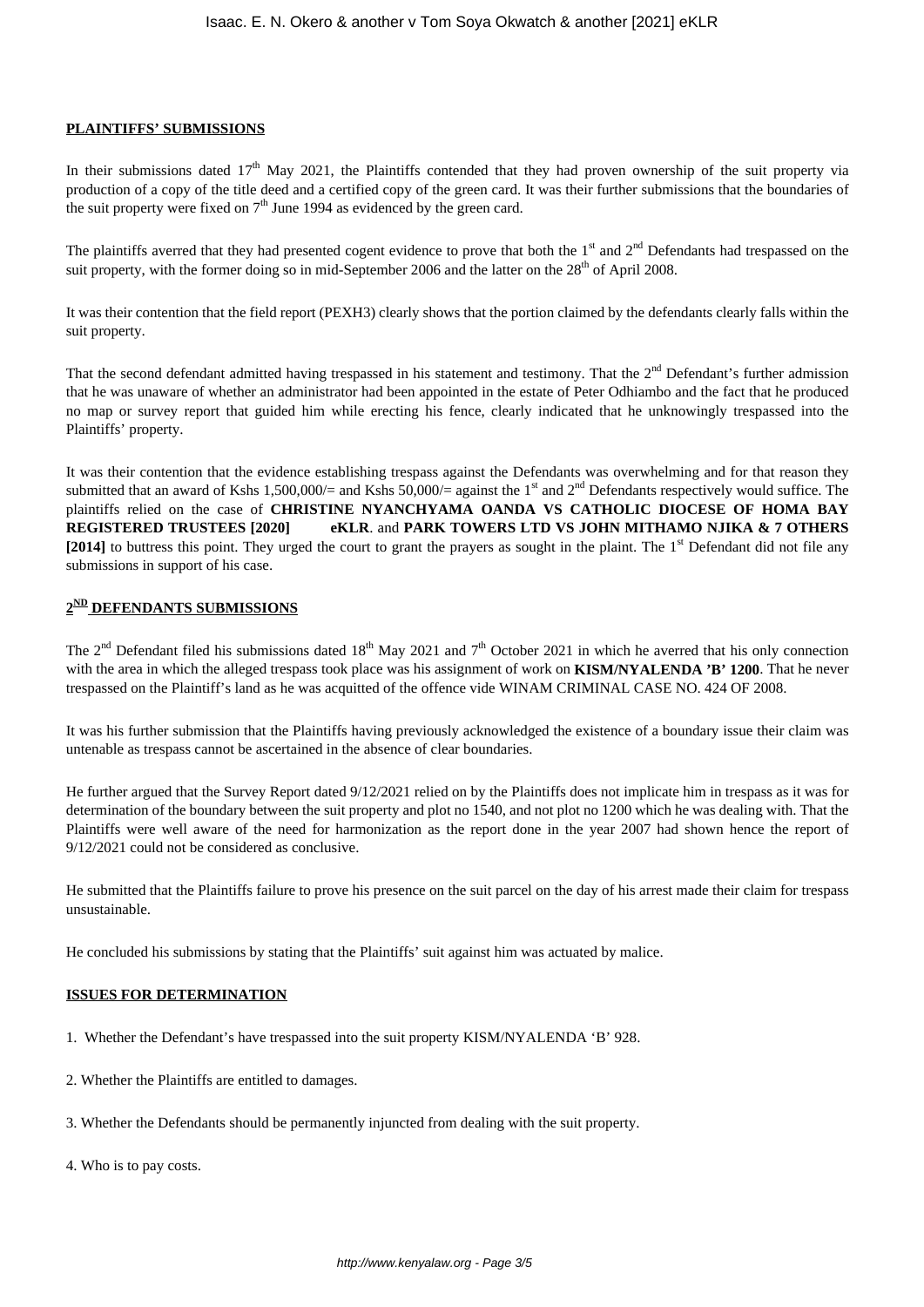# **WHETHER THE DEFENDANT'S HAVE TRESPASSED INTO THE SUIT PROPERTY KISM/NYALENDA 'B' 928.**

Clerk & Lindsell on Torts  $18<sup>th</sup>$  Edition at paragraph 18-01 defines trespass as follows:

*"Any unjustifiable intrusion by one person upon land in possession of another." …. Trespass is actionable at the instance of the person in possession and that proof of ownership is prima facie proof of possession"*

Further Section *3 (1) of the Trespass Act, Cap 294* provides that:

### *"Any person who without reasonable excuse enters, is or remains upon or erects any structure on, or cultivates or tills or grazes stock or permits stock to be on, private land without the consent of the occupier thereof shall be guilty of an offence."*

The plaintiffs produced a copy of the title deed for the suit property to prove ownership of the suit property. **PW2** also testified to the effect that the 1<sup>st</sup> Defendant had trespassed on the Plaintiff's land. There's however nothing produced in court in the form of photographs to demonstrate the nature of the trespass save for the testimony of the Plaintiffs' witnesses. PEX2 the survey report also only alludes to the fact that the portion claimed by the  $1<sup>st</sup>$  and  $2<sup>nd</sup>$  Defendants' falls exclusively within the Plaintiffs' property.

The 1<sup>st</sup> Defendant on his part alleges that PEX2 is misleading, as it alleges that there's no common boundary on the western side between the suit property and **KISM/NYALENDA 'B'1540**. A look at the Plaintiffs' documents PEXH1, especially the map of the area shows that there's a common boundary to the west between the suit property and **KISM/NYALENDA'B'1540**.

The evidence of PW2 the surveyor to the effect that the  $1<sup>st</sup>$  Defendant had trespassed on the Plaintiffs' land has largely been unchallenged. From the foregoing the Plaintiffs have proved trespass on a balance of probabilities as against the  $1<sup>st</sup>$  Defendant. On the 2<sup>nd</sup> Defendant it is not very clear given that he was acquitted by the magistrate's court in the criminal case. A look at the map of the area also shows that the plot the 2<sup>nd</sup> Defendant was dealing in **KISM/NYALENDA'B'1200** does not share a common boundary with the suit property. There is clearly no evidence of the nature of trespass by the  $2<sup>nd</sup>$  Defendant. There is no evidence that the  $2<sup>nd</sup>$ Defendant deposited building materials, and /or constructed a perimeter wall in the suit property. For this reason, the claim of trespass has not been proven on a balance of probabilities as against the  $2<sup>nd</sup>$  Defendant.

### **WHETHER THE PLAINTIFFS ARE ENTITLED TO DAMAGES**

It was the Plaintiffs' submission that they are entitled to damages for trespass. They relied on the cases of **CHRISTINE NYANCHYAMA OANDA VS CATHOLIC DIOCESE OF HOMA BAY REGISTERED TRUSTEES [2020] Eklr. And PARK TOWERS LTD VS JOHN MITHAMO NJIKA & 7 OTHERS [2014]** which generally allude to the fact that it is not a must for the plaintiff to prove specific loss for the court to award damages.

It is trite law that damages are awarded as a way to compensate a party for the loss he or she had incurred due to a wrongful action on the part of the other party. The damages so awarded are intended to return the party back to the position he or she was in before the wrongful act was committed. **Halsbury's Laws of England 4<sup>th</sup> Edition Volume 45 para 26 1503** provides as follows on computation of damages in an action for trespass:

*a) If the Plaintiff proves the trespass, he is entitled to recover nominal damages even if he has not suffered any actual loss*

*b) If the trespass has caused the Plaintiff actual damage, he is entitled to receive such amount as will compensate him for his loss*

*c) Where the Defendant has made use of the Plaintiff's land, the Plaintiff is entitled to receive by way of damages such an amount as would reasonably be paid for that use*

*d) Where there is an oppressive, arbitrary or unconstitutional trespass by a Government official or where the Defendant cynically disregards the rights of the Plaintiff in the land with the object of making a gain by his unlawful conduct, damages may be awarded*